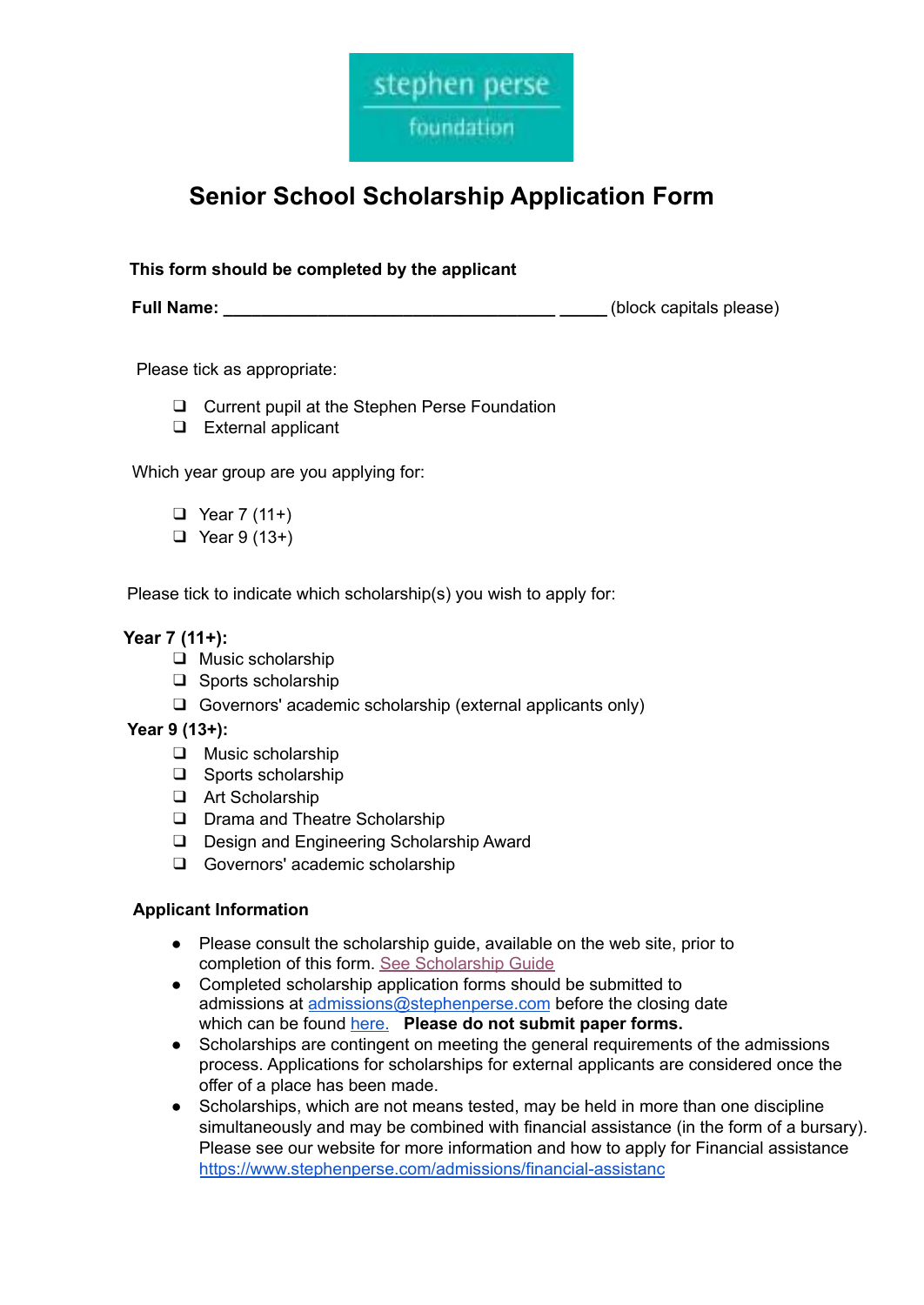### **Governors Academic Scholarship Process**

External candidates will be assessed on the basis of their CAT4 result and their performance at the interview. For Year 7 internal applicants pupils will be nominated by the Head of School and put forward for an award based on their academic performance. For Year 8 internal applicants they should indicate on the application form that they would like to be considered for a Governors Award.

## **Art Scholarship**

To apply for an art scholarship you should submit the following work as an e-portfolio along with this application form to admissions@stephenperse.com via email.

- One observational drawing of something interesting you have seen using TONE and LINE
- Up to four photographs of other artworks you have made in any other media
- One written piece of analysis about another artist's work (maximum 250 words)
- Please state why you would like to be considered for an art scholarship (maximum 100 words):

You should use a suitable presentation app to curate your images and writing and save as a PDF document and email this with your application to admissions@stephenperse.com. Following submissions of your portfolio and written application, shortlisted applicants will be invited to attend an interview, during which they will conduct a quick drawing task.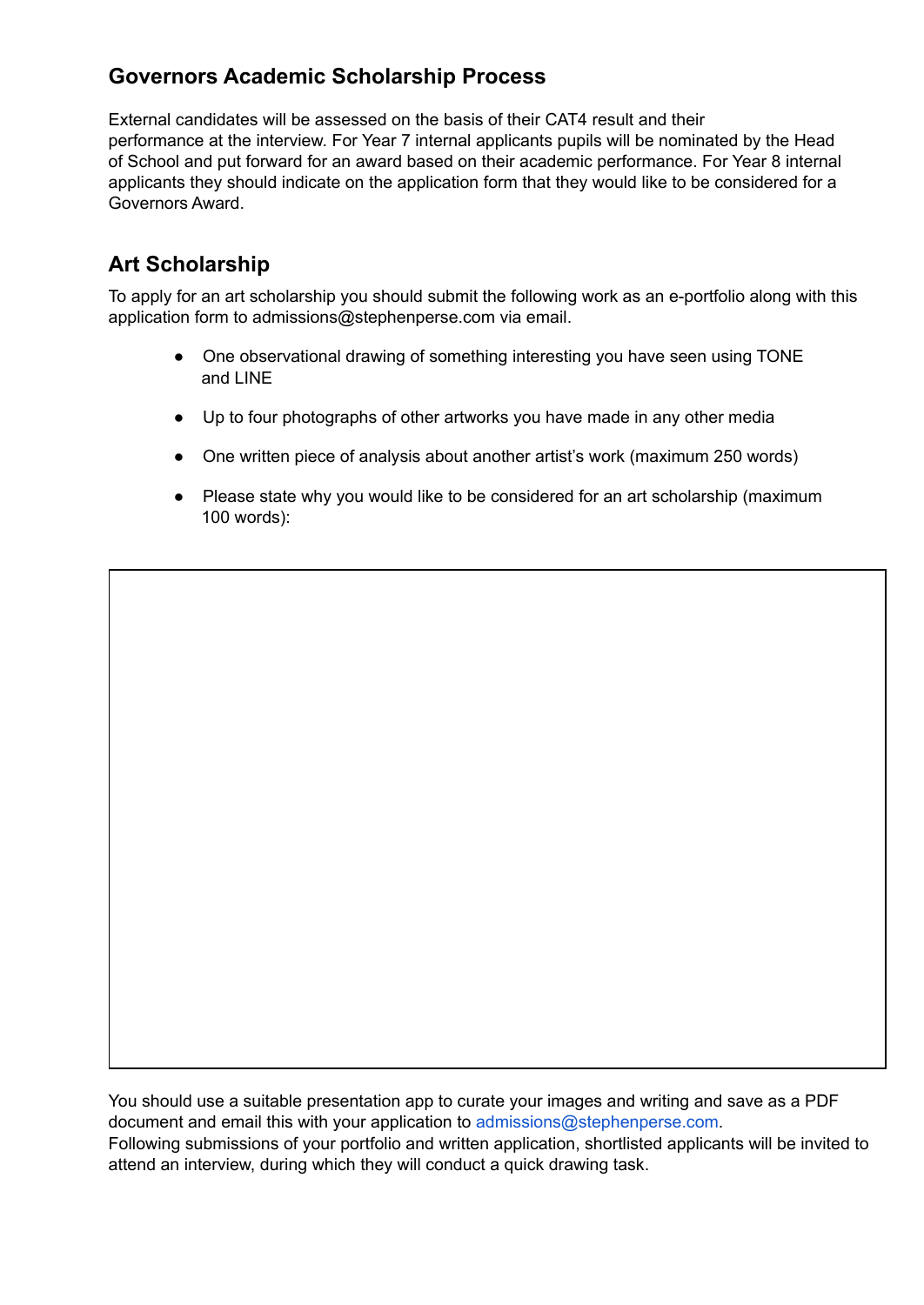### **Drama and Theatre Scholarship**

#### **Please complete:**

● I wish to choose from the suggested list of speeches (list of speeches can be found at [here](https://www.stephenperse.com/page/?title=13%2B+Drama+scholarship+speeches%26%23160%3B&pid=1178).

#### **My choice is**:

● I wish to choose my own speech and my choice is:

Please outline your theatrical experience, achievements and ambitions. You should state why you would like to be considered for a drama scholarship and include any other information to be taken into account.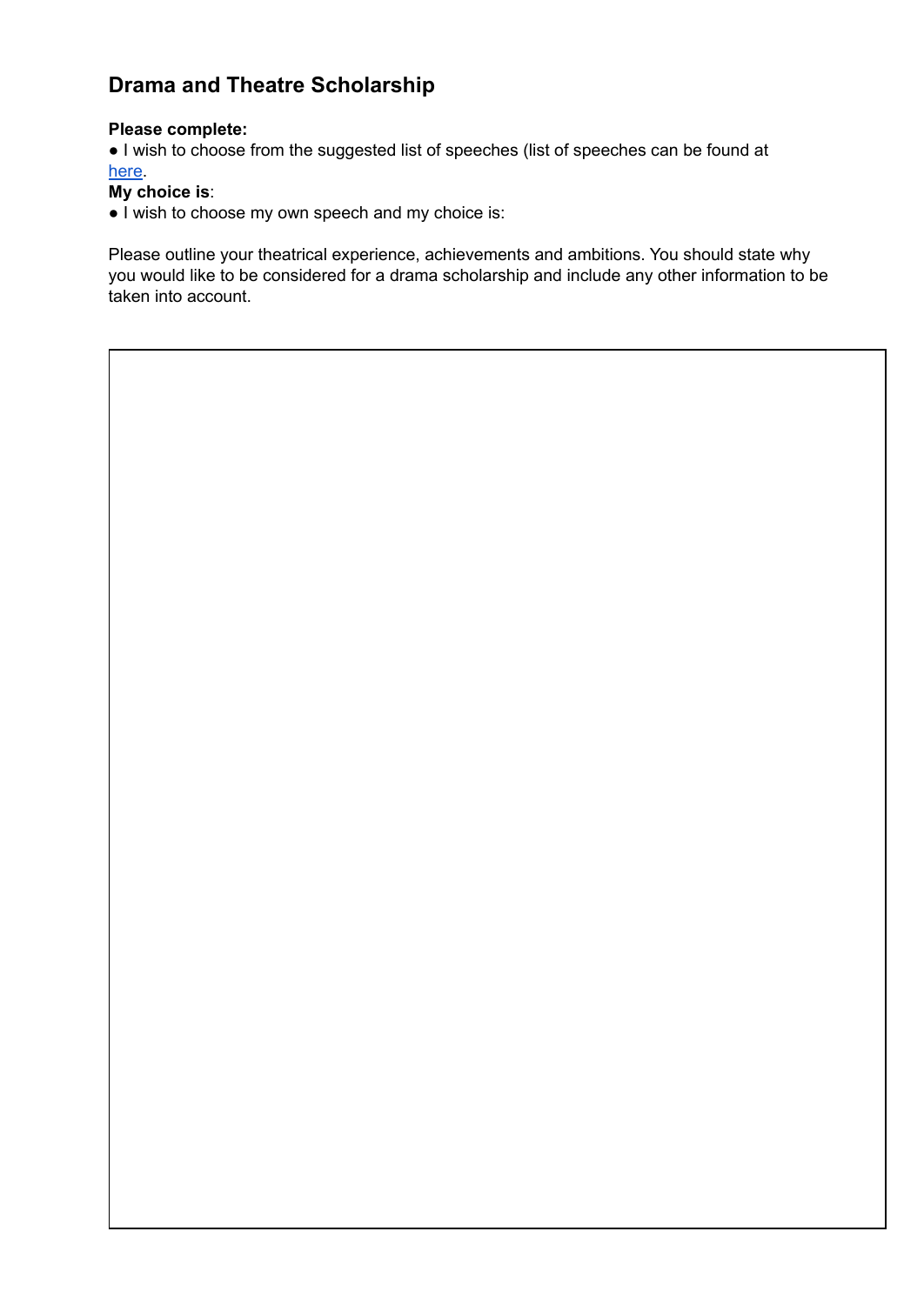# **Design & Engineering scholarship**

To apply for a Design Engineering scholarship please submit the following work via an e-portfolio by emailing to [admissions@stephenperse.com](mailto:admissions@stephenperse.com).

• Evidence of your own work on a design or engineering project you have undertaken in or out of school.

● Photographs of any other 3D projects showing innovation or creative thinking

● A written evaluation of one on your projects talking particularly of how the project could be improved or developed further (max 200 words)

Please state why you would like to be considered for a Design Engineering scholarship (max 100 words):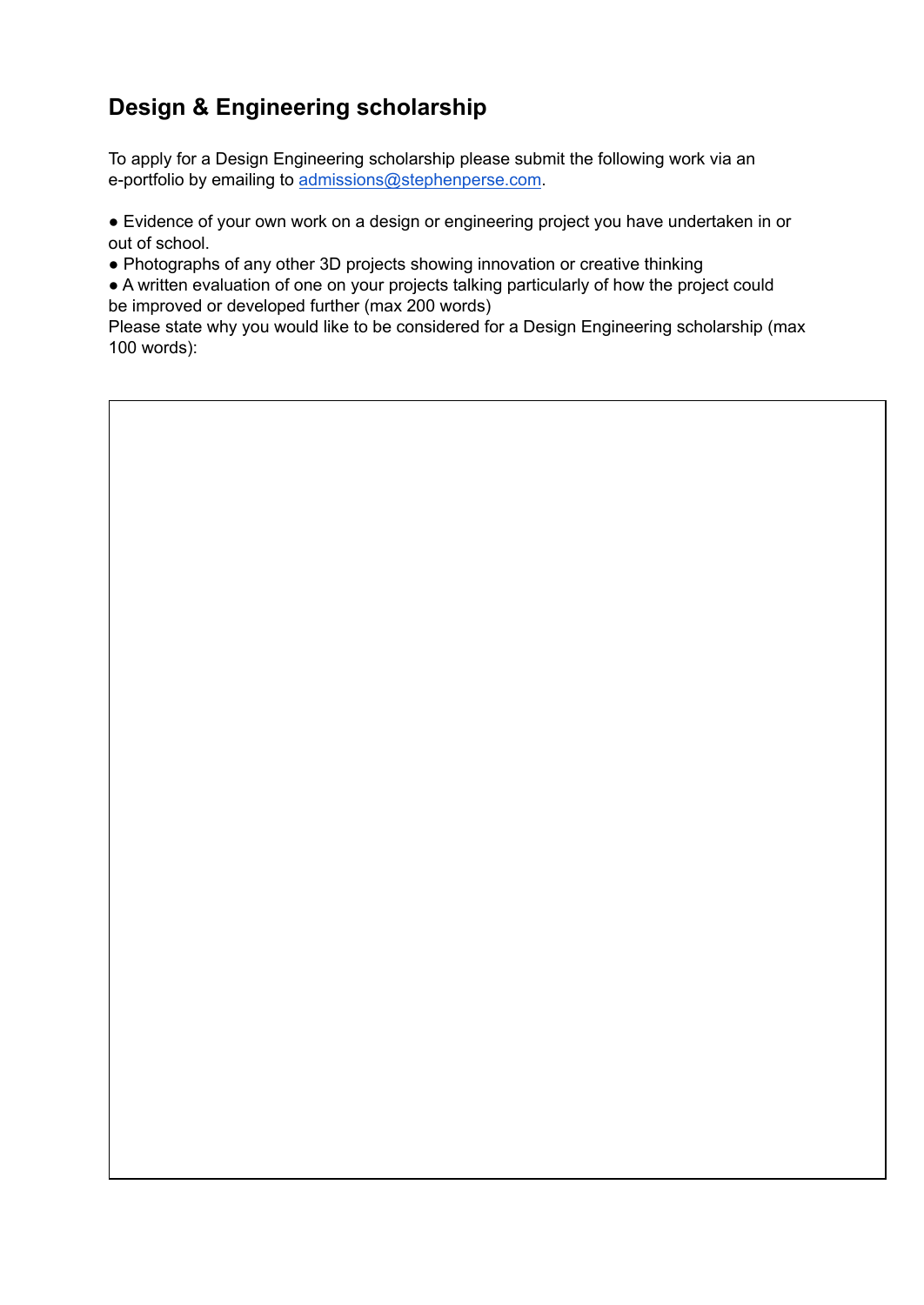### **Music Scholarship**

Please provide the following details of the instrument (s) that you will play in the audition (any reference to instrument/playing in this form includes voice/singing). Main instrument that you will play in the audition:

…………………………………………………………………………................................

Any other instrument(s) that you will play in the audition:

………………………………………………………………………………………………..

Examinations passed and marks (only include the highest grade for each instrument):

…………………………………………………………………………………………………

…………………………………………………………………………………………………

#### **Accompanist:**

We are able to provide an accompanist free of charge. Please provide copies of music in advance. Applicants may alternatively arrange their own accompanist for the audition, the cost of which must be borne by the applicant.

Please tick as applicable;

- o I would like the Stephen Perse Foundation to provide an accompanist
- o I will arrange my own accompanist for the audition

Please provide the title and composer of the pieces that you will perform in your audition. It will not be a problem if you wish to change any of the repertoire later; please just notify us before the audition date. If you play more than one instrument you must choose one as your main instrument on which you will perform two contrasting pieces in your audition. You may if you wish, perform a further piece on up to two additional instruments.

#### **Main Instrument:**

| <b>Additional Instrument(s):</b> |
|----------------------------------|
|                                  |
|                                  |